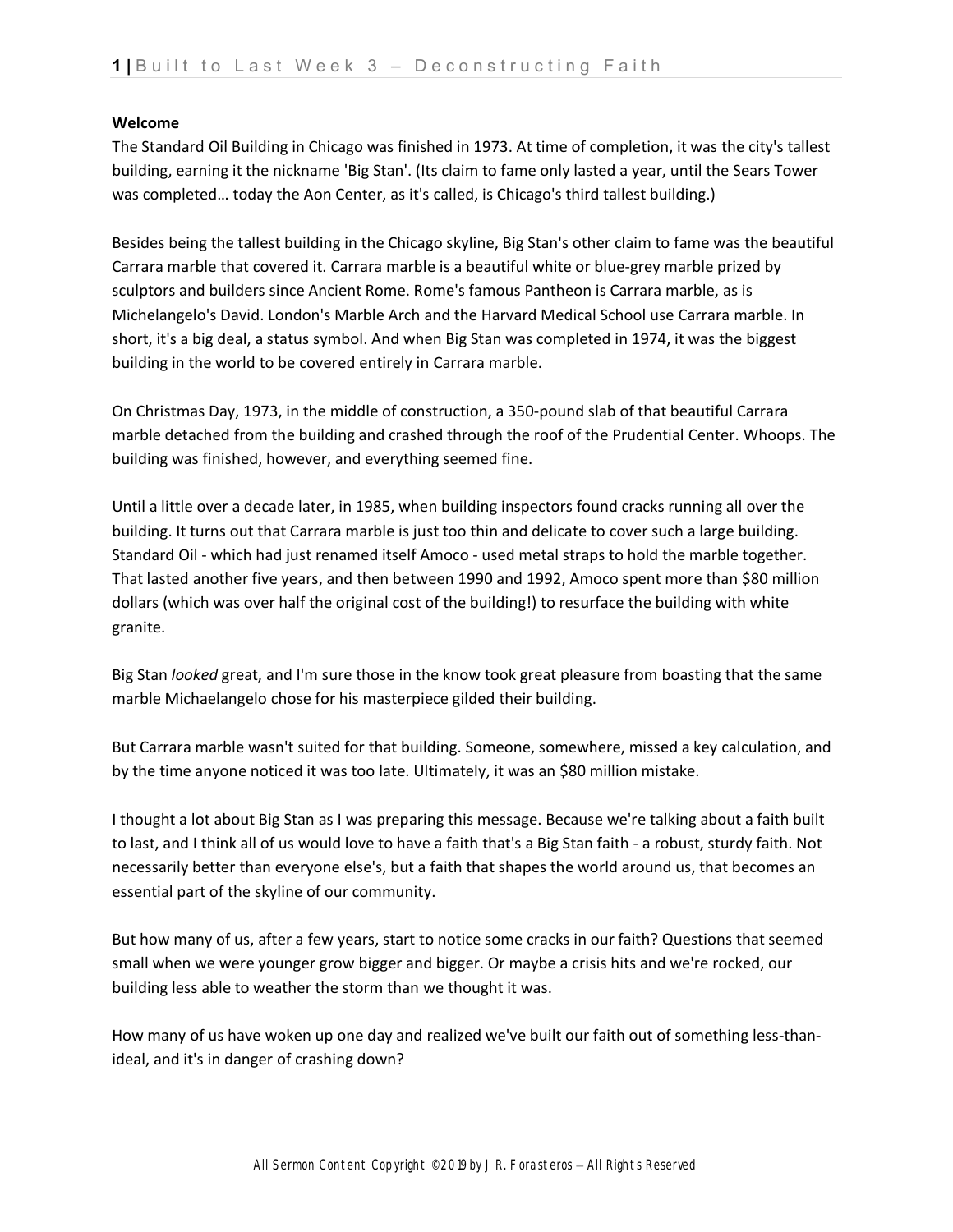We're going to talk about why that happens today, and why it's not all bad news. In fact, by the time we leave today, we'll find that God is present in the midst of our deconstructing. It's actually a grace and a gift.

## **Message**

We're in a series called "Faith Under Construction". For the next month, we are asking, "What are the essential components of a strong faith? How do we build a faith that can weather the storms of life? A faith that keeps us secure no matter what comes our way, a faith that is open and courageous. How do we get that kind of faith that makes us infectious, that person who has a deep love of God, a person you just want to be around. A person who is actively making their world a better place.

[Scripture Slide 1] We're in 1 Corinthians chapter 3. This is a letter to a young congregation - maybe only a couple of years old at this point. And the Apostle Paul, who planted the church, is writing to address some cracks he's noticed in their congregation. Paul uses a building metaphor to advise the Corinthian Christians on what they need to grow stronger. We began where all good buildings begin: a strong foundation. According to Paul, the only foundation of a strong faith is Jesus.

When we say "Jesus is our foundation," we're making a powerful claim: that we enter into a life of faith because God sought us out. Our faith isn't about how good we can be, how many rules we follow or how hard we work. A strong faith, a true faith, a faith that's built to last is built on nothing but what Jesus has done for us.

Last week, we asked, What kind of building are we building on the foundation? What is the shape of our faith? We saw that Paul envisions us as a Temple. The faith we're building transforms us into an overlap between heaven and earth. We become, like Jesus, a source of life and hope.

Faith is a project that lasts a lifetime, and the longer you're a person of faith, and for nearly everyone I've ever met, sooner or later, that project hits some problems.

For some of us, it's when a crisis hits. Maybe someone close to us suffers from a terminal disease, and no amount of prayers for healing have an effect. A spiritual mentor passes away. A divorce. A deep trauma. We're changed by those experiences, and it's usually the case that the house of faith we inhabited before the crisis doesn't feel like home anymore on the other side.

For others, it can simply be a byproduct of getting older. This happens for a lot of us who grow up in church. We're handed a faith that was built by a lot of other hands. It's a mixture of good stuff and bad stuff but we're kids, so we don't have any way to distinguish.

Either way, whether it's through crisis or as an organic part of growing in your faith, there comes a time when we have to ask, "Are we building the right thing?" And for pretty much everyone, the hard truth is that some of what we've been building with isn't great material.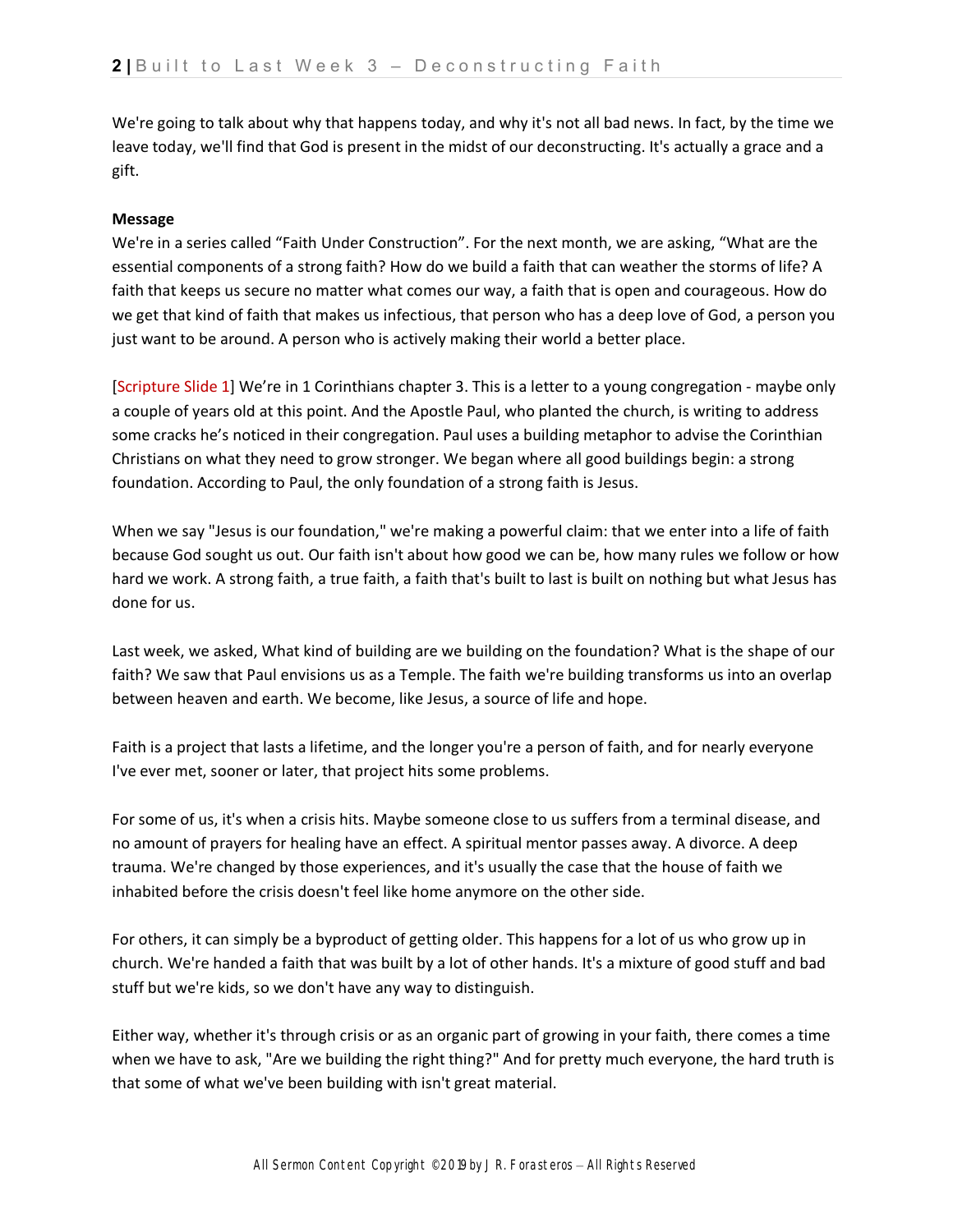As we read today, I want you to keep an image in mind. They didn't have building codes or building inspectors in Paul's day, but what he's about to describe is essentially that. Paul looks ahead to the End, when Jesus returns, when the building project of our faith is completed. He imagines God inspecting the building of our faith - that temple from last week. We're going to see two things today: one, that God takes faith really seriously. There are real consequences to not building a solid faith. But two, God is always gracious and loving. Just because we've been doing it wrong, or building with some wrong materials, God is with us and will work to rescue us and make us whole.

So let's take a look at what Paul goes on to say to the Corinthians beginning in verse 11:

For no one can lay any foundation other than the one we already have—Jesus Christ. Anyone who builds on that foundation may use a variety of materials—gold, silver, jewels, wood, hay, or straw. But on the judgment day, fire will reveal what kind of work each builder has done. The fire will show if a person's work has any value. If the work survives, that builder will receive a reward. But if the work is burned up, the builder will suffer great loss. The builder will be saved, but like someone barely escaping through a wall of flames. -- 1 Corinthians 3:11-15

Our faith will be tested at the End, by fire! These are some verse that a lot of church folk don't realize are in the Bible. After all, if I said, "Think of final judgment and fire and what do you think of?" You would say, "Hell, duh."

Churches talk a lot about the fires of hell. But we don't talk very often about the fires of Heaven. And yet here is Paul, talking to a church, about how *they* will be tested *by fire* on the Last Day.

This causes a few emotions for us. Surprise - we thought fire was only for the unbelievers. Fear - because we thought salvation was about being rescued from fire. And anxiety - after all, how can we be sure we'll be protected?

Paul's vision of the End presses on our picture of salvation. Salvation isn't a transaction where we say a prayer so God gives us a ticket to Heaven. Salvation is transformation. We're building something, and building is fundamentally an act of shaping the world. We're crafting something out of space and parts.

Paul uses the metaphor of building materials to get at what we already know: that transformation isn't automatic. Like any relationship, we can invest time in it or we can ignore it. We can enter into a life of faith but resist the transforming power of the Holy Spirit. It doesn't have to be intentional - we can ignore spiritual practices, let busyness be an excuse for not worshipping together or participating in those providential relationships like C-Groups. None of that is *necessary*. You can go to church and not be transformed. You can own a Bible or have a great Bible app downloaded and not be transformed. You can give to the Church and not be transformed.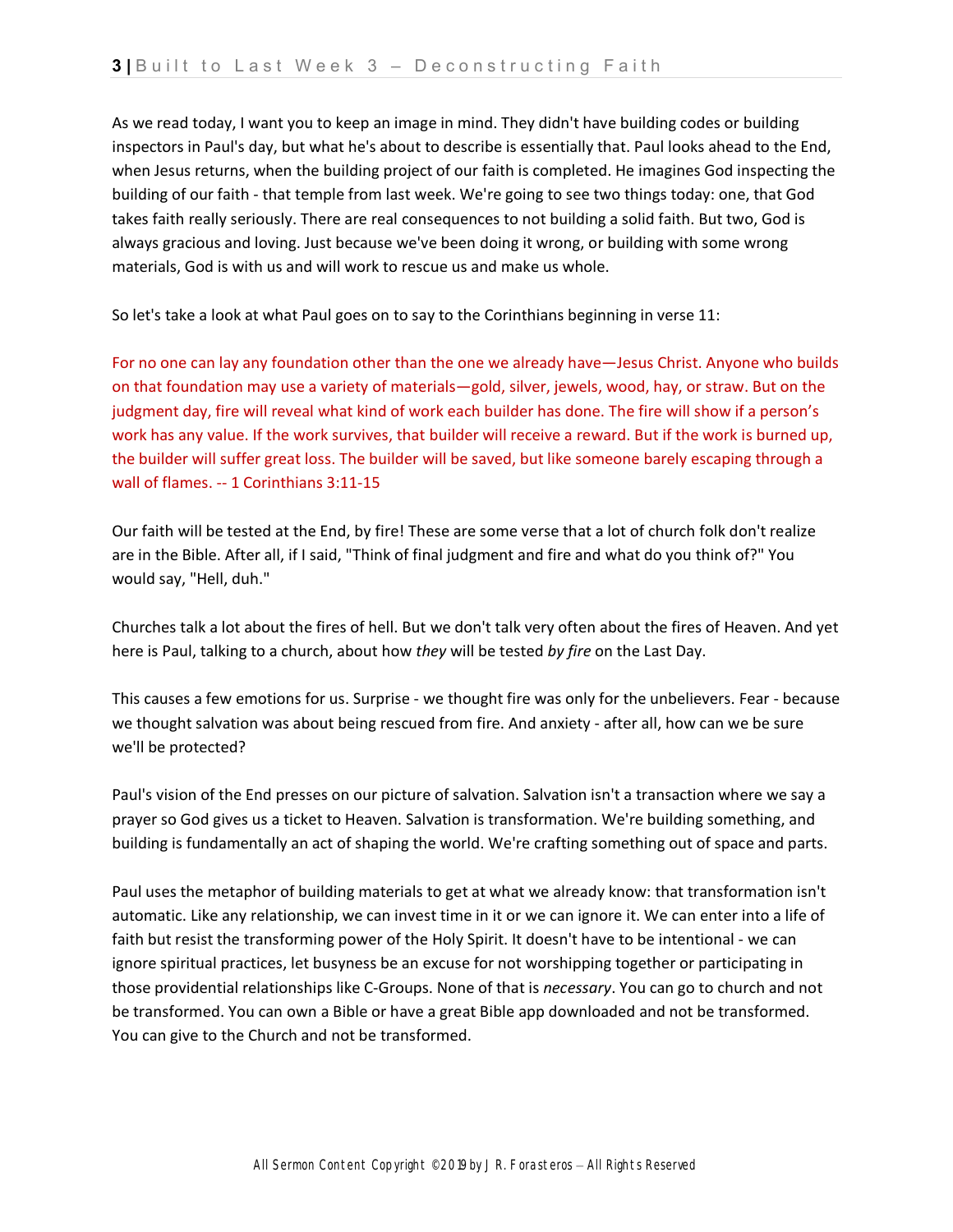Paul says we can build our faith with materials that don't stand the test of time. When it comes time to inspect the building, those of us who are untransformed will be exposed. Paul says, "The builder will be saved, but like someone barely escaping through a wall of flames." -- 1 Corinthians 3:15

Would it surprise you to learn I find great hope in these words? I was raised in Church, so I received a faith - from my parents, from my grandparents, from the churches in which I grew up - pastors and Sunday school teachers and other mentors. The faith I inherited was a mixture of good and bad. I was fortunate to grow up surrounded by people who affirmed again and again God's deep love for me. That foundation Ashley talked about a couple of weeks ago was laid well and strong for me. But I was also taught you had to believe in a literal reading of the whole Bible - from the creation stories in Genesis to the sort of Left Behind take on the End Times. I was told by a lot of people that if I didn't read the whole Bible literally, I might as well not be a Christian. I was also raised in a really segregated faith - my church in high school was nearly a thousand people, but no families of color. I was a junior in college before I read any theology from a non-White perspective, and that was in one class.

So I had these huge blind spots in my faith (trust me, those weren't the only two). In addition to the gold, silver and gems - God's love, a community of prayer, a commitment to be together despite differences, I also built my faith with wood, hay and straw. Stuff that wouldn't stand the test of time. (Though of course I didn't know it then. No one told me, "If you build your faith on a literal interpretation of Genesis 1, it's going to cause you a lot of problems later." Or, "A faith that's only informed by people who look like you misses the whole of Jesus' good news.")

Here's the thing that haunts me: sure, I've seen those areas, and grown in them (hopefully am still growing in them!). But what if there are places I'm building with wood, hay and straw that I still don't know about? What if I make it to the end and I never saw them? That's not just a What if. Surely none of us gets faith *perfect*. If there were a theology final, surely none of us would ace it.

And Paul says, "That's true. But whether your building is 10% wood or 99% wood, you'll still make it in. The builder will be saved."

I take great comfort in that. Jesus will finish the work he started in me, one way or the other. It may take till the literal end of time, but Jesus will transform me into who I was created to be. He will burn out the impurities, the sin, the spaces I didn't let him transform. And yeah, that'll hurt. But it's the good pain. The pain of transformation. The pain of resurrection. The pain of salvation.

And here's the thing - sometimes that pain doesn't come at the end of the world. It just comes at *an* end of the world. That crisis hits, the storm rolls in, and you find your faith wasn't as strong as you thought it was. You believed all the right things, and she still left. You did all the right things and they still died. And suddenly there's this burning fire inside you and it feels like your whole life is turning to ash and you wish you could go back and be different.